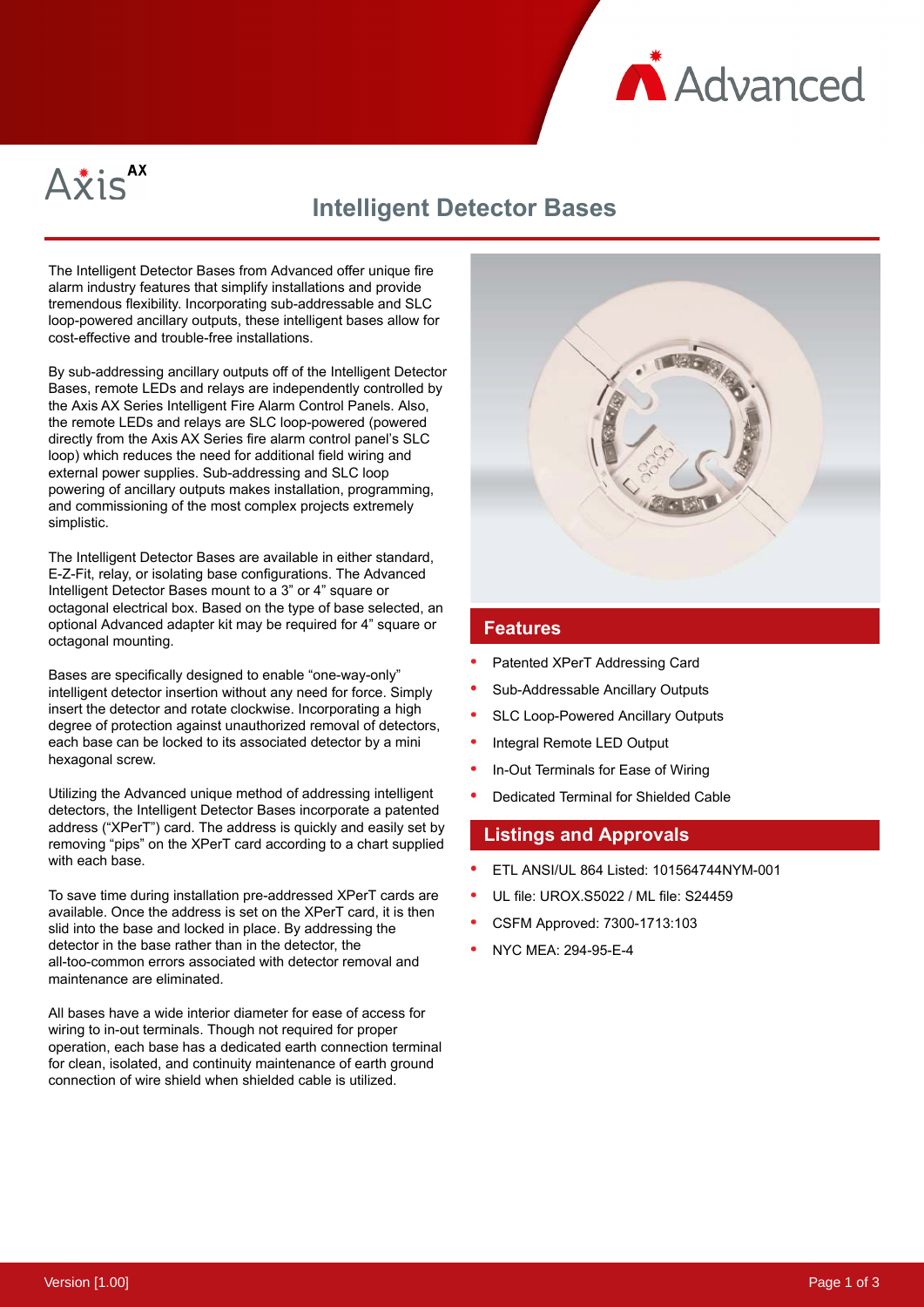# **Wiring Diagram**



#### **E-Z-Fit Base (45681-250AEL)**

Designed for mounting flexibility, the E-Z-Fit base mounts to a 4" square or octagonal electrical box. The E-Z-Fit is easy to install and allows the screws of a 3" or 4" square or octagonal electrical box to be fitted loosely before mounting the base. The base is then placed over the screws and shifted left to right for optimum positioning. Once positioned, the mounting screws are tightened, and unique hinged covers are closed concealing the screws. The intelligent detector when installed locks the hinged covers in place. The E-Z-Fit base offers a sub-addressable remote LED output.

### **Standard Base (45681-210AEL)**

Designed to mount on a 3" octagonal electrical box, the standard base incorporates a sub-addressable remote LED output. The remote LED output can be programmed to activate from any cause and effect program of the Axis AX Series Intelligent Fire Alarm Control Panel. To mount to a 4" square or octagonal box, an Advanced adapter kit is required.

#### **Relay Base (45681-242AEL)**

The relay base mounts on a 3" octagonal electrical box and incorporates a sub-addressable remote LED output and Form "C" relay contact. The Form "C" relay contact has a low current draw and is rated 30 VDC/VAC @ 1 Amp (resistive) and can be utilized to control various remote ancillary functions. The remote LED output and the Form "C" relay contact are capable of being programmed to activate from any cause and effect program of the Axis AX Series Intelligent Fire Alarm Control Panels.

#### **Intelligent Isolating Bases**

Refer to Intelligent Isolating Bases data sheet.

| <b>Specification</b>                                                                                                            |                                                                              |
|---------------------------------------------------------------------------------------------------------------------------------|------------------------------------------------------------------------------|
| Remote LED Output Current                                                                                                       | 5 mA (Maximum)                                                               |
| Relay Base Only<br>Relay Voltage/Current<br><b>Activation Surge Current</b><br><b>Energized Current</b><br>De-energized Current | 30 VDC/VAC @ 1 Amp. (Resistive)<br>5 mA<br>$40 \mu A$<br>Less than $1 \mu A$ |
| <b>Terminals</b>                                                                                                                | Nickel-Plated Steel                                                          |
|                                                                                                                                 |                                                                              |
| Environment                                                                                                                     | Indoor, Dry                                                                  |
| <b>Operating Temperature</b>                                                                                                    | 32 ° F-120 ° F (0 ° C-48 ° C)                                                |
| Humidity                                                                                                                        | 10-93% (Non-condensing)                                                      |
| Dimensions (Diameter & Height)<br>Standard & Relay Base<br>E-Z-Fit Base                                                         | $4"$ D x 15/16"H<br>6 3/8"D x 5/8"H                                          |
| Weight                                                                                                                          | 3.5 oz                                                                       |